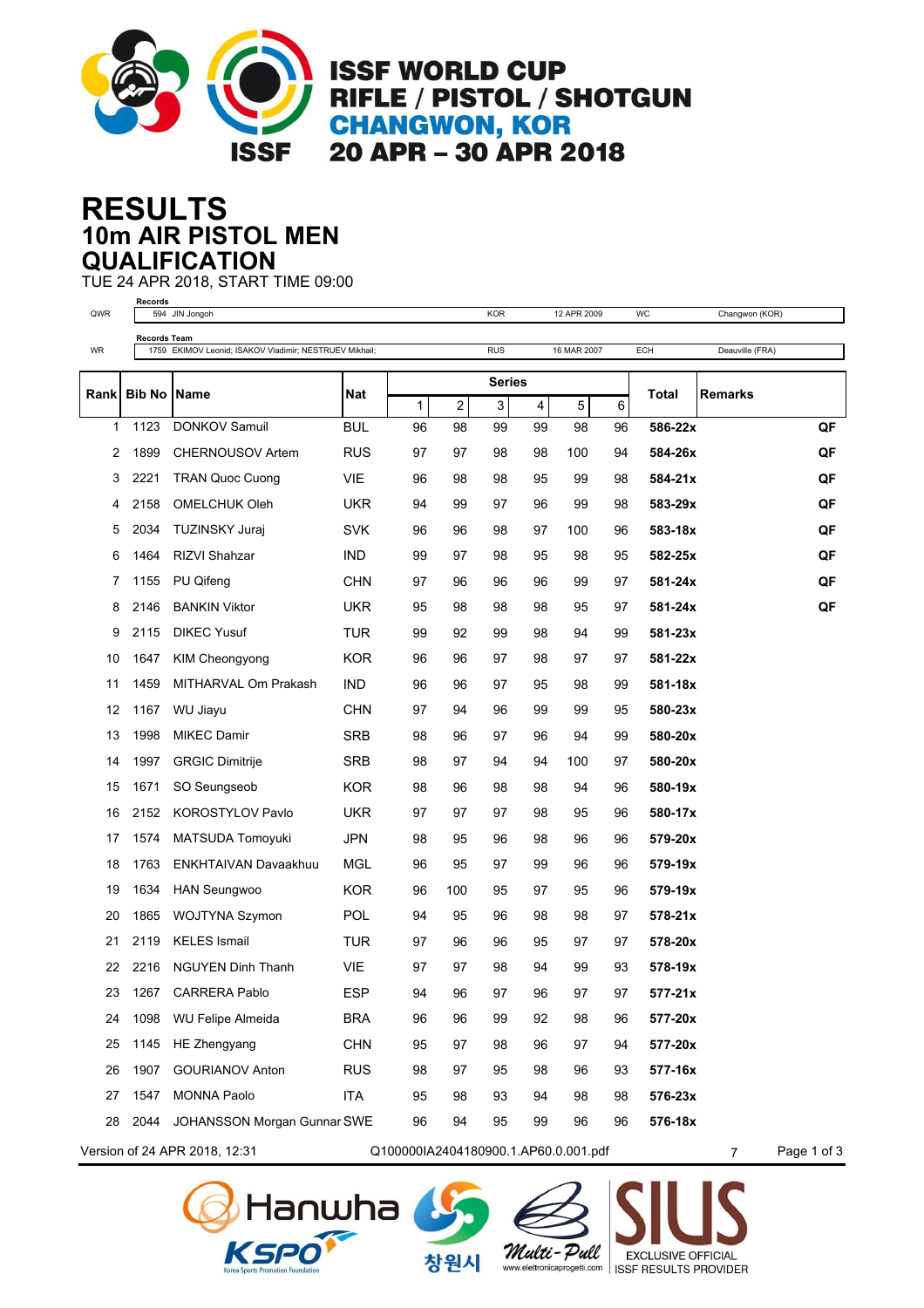| <b>Rank</b> | <b>Bib No Name</b> |                                | Nat        | <b>Series</b>                        |    |    |    |    |    | Total       | Remarks                       |
|-------------|--------------------|--------------------------------|------------|--------------------------------------|----|----|----|----|----|-------------|-------------------------------|
|             |                    |                                |            | 1                                    | 2  | 3  | 4  | 5  | 6  |             |                               |
| 29          | 1567               | <b>HORIMIZU Kojiro</b>         | <b>JPN</b> | 96                                   | 96 | 95 | 98 | 95 | 96 | 576-17x     |                               |
| 30          | 1318               | <b>FOUQUET Florian</b>         | <b>FRA</b> | 99                                   | 95 | 99 | 95 | 93 | 95 | 576-17x     |                               |
| 31          | 2020               | <b>BALAZ Peter</b>             | <b>SVK</b> | 94                                   | 95 | 99 | 96 | 98 | 94 | 576-14x     |                               |
| 32          | 2192               | <b>MOWRER Nickolaus</b>        | <b>USA</b> | 95                                   | 97 | 98 | 93 | 96 | 96 | $575 - 23x$ |                               |
| 33          | 1587               | SONODA Yoshinobu               | JPN        | 96                                   | 95 | 97 | 94 | 95 | 98 | $575 - 21x$ |                               |
| 34          | 1853               | <b>DANILUK Piotr</b>           | POL        | 96                                   | 96 | 92 | 97 | 97 | 97 | $575 - 21x$ |                               |
| 35          | 1535               | <b>BADARACCHI Mauro</b>        | ITA        | 97                                   | 98 | 93 | 94 | 98 | 95 | $575 - 21x$ |                               |
| 36          | 1055               | <b>LUNEV Ruslan</b>            | AZE        | 95                                   | 96 | 97 | 95 | 97 | 95 | 575-18x     |                               |
| 37          | 2213               | <b>HOANG Xuan Vinh</b>         | <b>VIE</b> | 93                                   | 95 | 97 | 99 | 95 | 96 | 575-16x     |                               |
| 38          | 1462               | RAI Jitu                       | <b>IND</b> | 95                                   | 95 | 96 | 97 | 97 | 95 | 575-16x     |                               |
| 39          | 1754               | WONG Guanjie Johnathan         | <b>MAS</b> | 95                                   | 96 | 94 | 98 | 96 | 96 | 575-15x     |                               |
| 40          | 1981               | <b>VENTA Kevin</b>             | <b>SLO</b> | 95                                   | 95 | 96 | 97 | 98 | 93 | 574-18x     |                               |
| 41          | 1377               | <b>HEISE Michael</b>           | GER        | 95                                   | 97 | 97 | 96 | 96 | 93 | 574-18x     |                               |
| 42          | 1124               | <b>KIROV Kiril</b>             | <b>BUL</b> | 97                                   | 94 | 93 | 97 | 97 | 96 | 574-15x     |                               |
| 43          | 1094               | ALMEIDA Julio                  | <b>BRA</b> | 96                                   | 97 | 96 | 97 | 93 | 95 | 574-15x     |                               |
| 44          | 1488               | <b>AHMADI Mohammad</b>         | <b>IRI</b> | 97                                   | 96 | 95 | 97 | 94 | 95 | 574-14x     |                               |
| 45          | 2045               | <b>LANDER Per-Anders</b>       | SWE        | 96                                   | 94 | 96 | 96 | 96 | 96 | 574-12x     |                               |
| 46          | 1372               | <b>GRIMM Philipp</b>           | GER        | 96                                   | 95 | 94 | 97 | 99 | 93 | $574 - 11x$ |                               |
| 47          | 2028               | <b>KOPP Pavol</b>              | <b>SVK</b> | 96                                   | 95 | 96 | 95 | 93 | 98 | 573-18x     |                               |
| 48          | 1543               | <b>GIORDANO Giuseppe</b>       | <b>ITA</b> | 92                                   | 93 | 97 | 95 | 97 | 99 | 573-17x     |                               |
| 49          | 1325               | <b>PERIE Mathieu</b>           | <b>FRA</b> | 96                                   | 96 | 96 | 94 | 94 | 97 | $573 - 13x$ |                               |
| 50          | 1419               | <b>TATRAI Miklos</b>           | <b>HUN</b> | 96                                   | 95 | 96 | 98 | 95 | 92 | 572-21x     |                               |
| 51          | 2061               | <b>AUAPINYAKUL Natphanlert</b> | THA        | 93                                   | 98 | 94 | 97 | 94 | 96 | 572-18x     |                               |
| 52          | 2010               | <b>DEMIERRE Steve</b>          | SUI        | 96                                   | 95 | 95 | 93 | 96 | 97 | 572-16x     |                               |
| 53          | 2091               | <b>KUO Kuan-Ting</b>           | TPE        | 95                                   | 98 | 94 | 95 | 96 | 93 | 571-13x     |                               |
| 54          |                    | 1906 GONTCHAROV Vladimir       | <b>RUS</b> | 96                                   | 97 | 93 | 94 | 95 | 96 | 571-12x     |                               |
| 55          | 1491               | <b>BARKHORDARI Ebrahim</b>     | <b>IRI</b> | 94                                   | 96 | 97 | 95 | 96 | 93 | 571-12x     |                               |
| 56          | 1613               | <b>SUBOCH Dmitriy</b>          | KAZ        | 93                                   | 96 | 94 | 99 | 95 | 94 | 571-10x     |                               |
| 57          | 2071               | <b>KULCHAIRATTANA Pongpol</b>  | <b>THA</b> | 96                                   | 93 | 98 | 94 | 95 | 94 | 570-16x     |                               |
| 58          | 1616               | YUNUSMETOV Rashid              | <b>KAZ</b> | 94                                   | 96 | 95 | 95 | 95 | 95 | 570-10x     |                               |
| 59          | 1193               | <b>KRISTO Ante</b>             | CRO        | 94                                   | 96 | 96 | 93 | 97 | 94 | 570-10x     |                               |
| 60          | 1248               | <b>LARSEN Frederik</b>         | <b>DEN</b> | 94                                   | 95 | 96 | 94 | 95 | 95 | 569-17x     |                               |
| 61          | 1956               | POH Yu Hao                     | SGP        | 96                                   | 98 | 93 | 95 | 96 | 91 | $569 - 13x$ |                               |
| 62          | 1948               | <b>GAI Bin</b>                 | SGP        | 94                                   | 95 | 94 | 95 | 97 | 94 | $569-11x$   |                               |
| 63          | 2048               | NILSSON Oscar                  | SWE        | 96                                   | 95 | 95 | 93 | 95 | 94 | 568-21x     |                               |
| 64          | 1389               | <b>SCHWALD Michael</b>         | <b>GER</b> | 95                                   | 95 | 94 | 94 | 95 | 95 | 568-14x     |                               |
| 65          | 1355               | <b>KADAGIDZE Levan</b>         | GEO        | 95                                   | 93 | 96 | 95 | 94 | 95 | 568-13x     |                               |
| 66          | 1856               | <b>KNAPIK Wojciech</b>         | <b>POL</b> | 99                                   | 91 | 93 | 96 | 93 | 95 | 567-18x     |                               |
| 67          | 1687               | ALMALKI Mohammed Ahmed KSA     |            | 98                                   | 93 | 94 | 94 | 93 | 95 | 567-15x     |                               |
|             |                    | O                              |            |                                      |    |    |    |    |    |             |                               |
| 68          | 1603               | <b>ISSACHENKO Vladimir</b>     | KAZ        | 95                                   | 94 | 95 | 94 | 95 | 92 | 565-15x     |                               |
|             |                    | Version of 24 APR 2018, 12:31  |            | Q100000IA2404180900.1.AP60.0.001.pdf |    |    |    |    |    |             | Page 2 of 3<br>$\overline{7}$ |